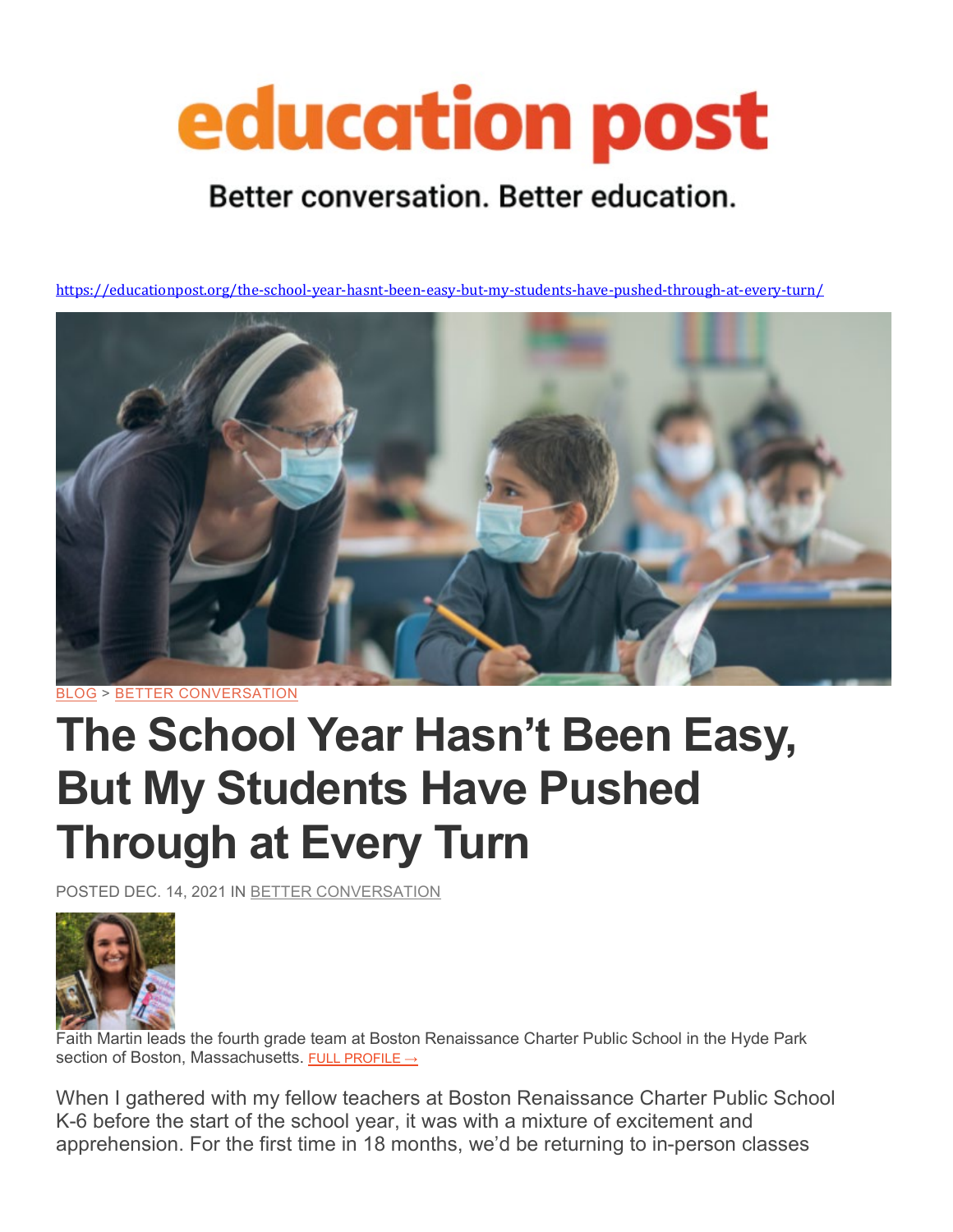five days a week and we were laser focused on strategies to help our students academically, socially and emotionally. As a fourth grade math and science teacher, I've always had an idea of what I wanted each new school year to look like. This year, however, I understood that my incoming students hadn't experienced a normal school year since they were in second grade. What would that look like for them?

#### *WE COULDN'T WAIT TO SEE OUR STUDENTS FACE-TO-FACE.*

While there would be many unknowns, one thing all of us teachers knew for sure was we couldn't wait to see our students face-to-face. Turns out, that feeling was mutual. From the very first day of school, our students would quite literally run into our classrooms, excited to see us and their peers again. The corridors were alive again, buzzing with jubilant students excited to learn and get back into a routine. And since most of our students are still too young to get vaccinated, they are still masked all day and eat their lunch six feet apart—and all of them are thoroughly unfazed by it. During math class, my students were enthusiastic to engage with the games and hands-on manipulatives they hadn't had access to in their remote settings. I could tell in those very first days that they'd be able to readjust quickly. Math is such a conceptual subject, as is science. Being able to participate in experiments, instead of just observing them via Zoom, would bring them a richer understanding.

#### *WE RUN FORMAL AND INFORMAL ASSESSMENTS ON INDIVIDUAL STUDENTS TO GET A SENSE OF WHERE THEY ARE WITH ALL OF THEIR FOUNDATIONAL STANDARDS SO WE'RE ABLE TO MEET THEM THERE.*

Another factor this year that is helping us bring students up to grade level is our collection of data. We run formal and informal assessments on individual students to get a sense of where they are with all of their foundational standards so we're able to meet them there. For instance, last year, my fourth graders were learning about energy, which is an important standard in the science curriculum and comes up a lot on standardized tests. I made sure the fifth grade teacher knew that his incoming students would need to spend more time in this area, just as I received feedback from third grade teachers on where to train my focus with my new class.

At Renaissance, we also have these structured periods called WIN "What I Need" Blocks which are already proving invaluable. During these periods, we break up students into smaller groups depending upon what they need most. Some require review around foundational concepts, while others who are at or above grade level are assigned extension projects to work on during the block.

One of the most important concepts we relay to our students is that we are not comparing them to their neighbors, but instead are trying to learn how we can best help them. We assure them that we really want them to make those gains. This is why every other Friday, all of our WIN Blocks are dedicated to social and [emotional](https://educationpost.org/tag/sel/) learning. In these spaces, we really lean into [restorative](https://educationpost.org/tag/restorative-justice/) justice practices, allowing them to express how they're feeling, while teaching them how to interact and respect one another's differences.